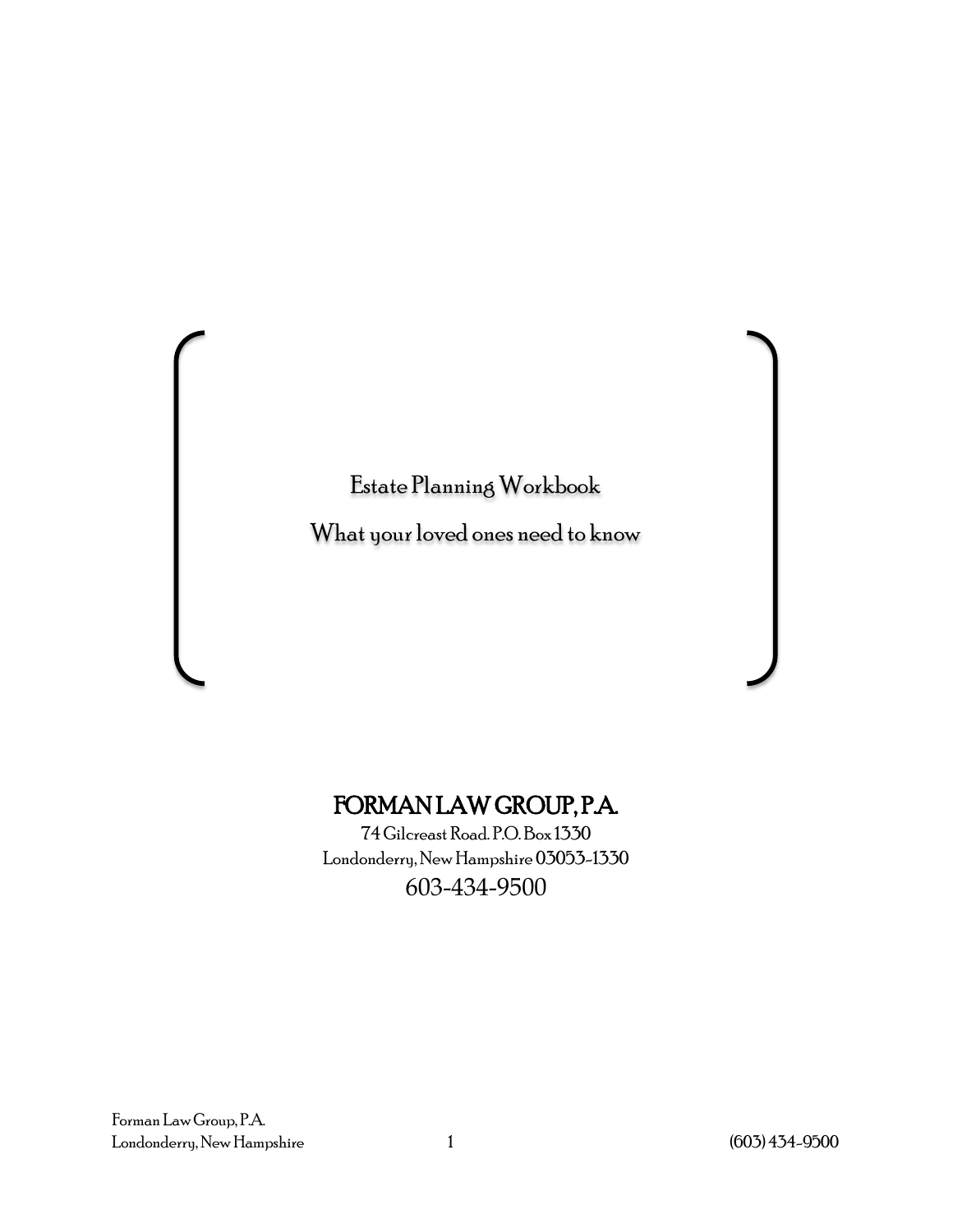## My personal information

| Name                           |                                   |               |
|--------------------------------|-----------------------------------|---------------|
| Address                        |                                   |               |
| Phone number(s)                |                                   |               |
| Date of Birth                  | Place of Birth                    |               |
| Email                          |                                   |               |
| <b>SSN</b>                     | U.S. Citizen $Y/N$ If not, where? |               |
| Military service $Y/N$ Branch? |                                   | Years served? |

# My Family Information Spouse, children, parents and siblings, pets

| Name | Relationship | Date of Birth | Beneficiary<br>Yes or No |
|------|--------------|---------------|--------------------------|
|      |              |               |                          |
|      |              |               |                          |
|      |              |               |                          |
|      |              |               |                          |
|      |              |               |                          |
|      |              |               |                          |
|      |              |               |                          |
|      |              |               |                          |
|      |              |               |                          |
|      |              |               |                          |

| Date and place of marriage  |       |
|-----------------------------|-------|
| Prior marriages, if any, to | Dates |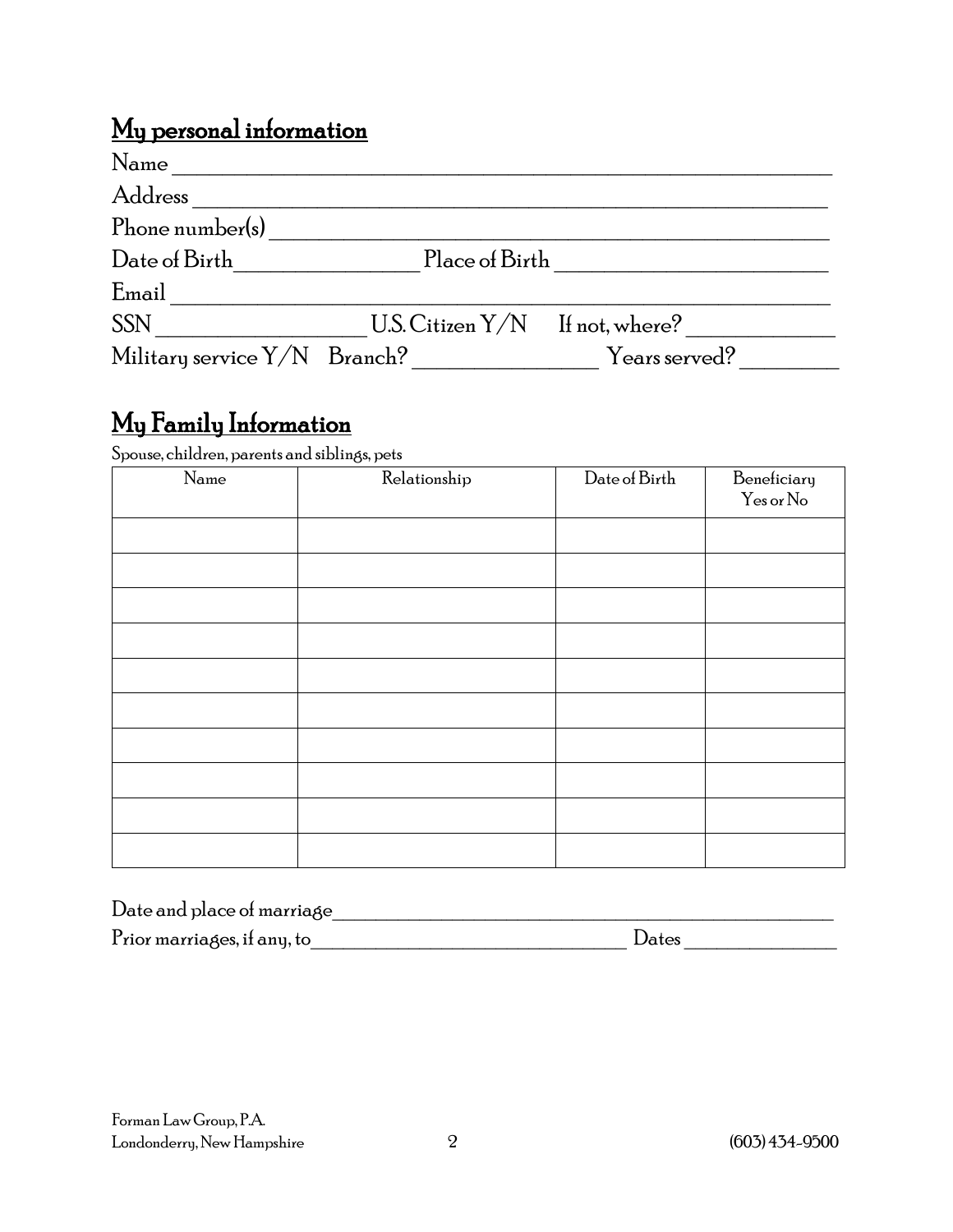#### Child Care (or Pet) Instructions

#### $\rm Name$

 $\operatorname{\mathsf{Medications}}, \operatorname{\mathsf{Dict}}$  or other information (food/treat preferences, grooming, exercise, play  $\sigma$ safety precautions, fears/habits, medical conditions or requirements, special care needs, favorite toys, etc.)\_\_\_\_\_\_\_\_\_\_\_\_\_\_\_\_\_\_\_\_\_\_\_\_\_\_\_\_\_\_\_\_\_\_\_\_\_\_\_\_\_\_\_\_\_\_\_\_\_\_\_\_\_\_\_

 $\mathcal{L} = \{ \mathcal{L} = \{ \mathcal{L} \mid \mathcal{L} = \{ \mathcal{L} \mid \mathcal{L} = \{ \mathcal{L} \mid \mathcal{L} = \{ \mathcal{L} \mid \mathcal{L} = \{ \mathcal{L} \mid \mathcal{L} = \{ \mathcal{L} \mid \mathcal{L} = \{ \mathcal{L} \mid \mathcal{L} = \{ \mathcal{L} \mid \mathcal{L} = \{ \mathcal{L} \mid \mathcal{L} = \{ \mathcal{L} \mid \mathcal{L} = \{ \mathcal{L} \mid \mathcal{L} = \{ \mathcal{L} \mid \mathcal{L} =$ 

| Phone number                                    |
|-------------------------------------------------|
| If unable to reach this person, please contact: |
| Name                                            |
|                                                 |
| Phone number                                    |
| Child's Physician:                              |
|                                                 |
|                                                 |
|                                                 |
| School/Day Care Provider:                       |
| Name                                            |
|                                                 |
|                                                 |
| <b>FOR PETS:</b>                                |
| Veterinarian:                                   |
| Name                                            |
| Address                                         |
| Phone number                                    |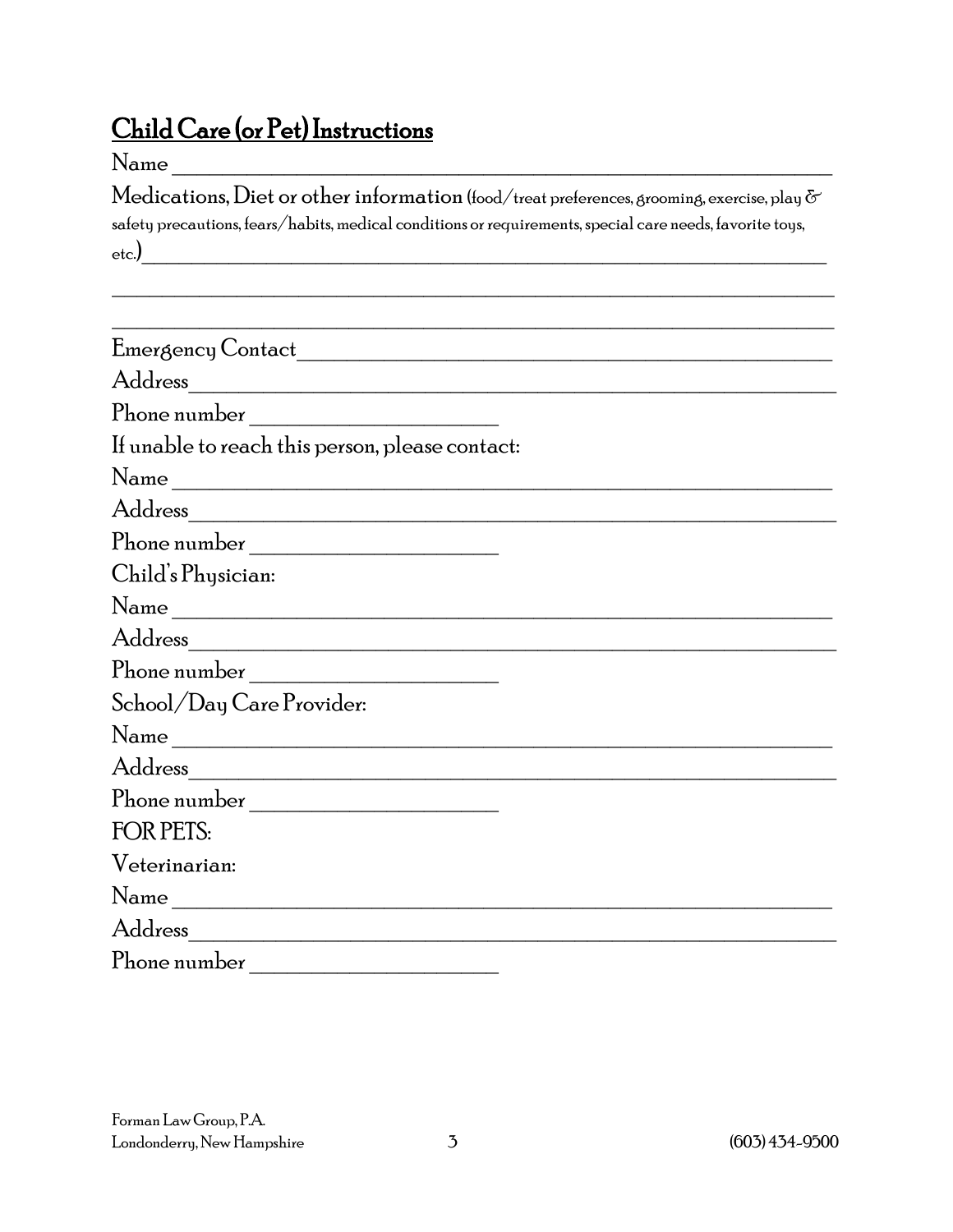#### Physician information

| Name                                                                                                                                                                                                                                                                                                                                                                                                                                                                                                                                                                   |                                                                                                                       |
|------------------------------------------------------------------------------------------------------------------------------------------------------------------------------------------------------------------------------------------------------------------------------------------------------------------------------------------------------------------------------------------------------------------------------------------------------------------------------------------------------------------------------------------------------------------------|-----------------------------------------------------------------------------------------------------------------------|
| $\begin{minipage}[c]{0.9\linewidth} \textbf{Practice name} \end{minipage} \vspace{0.05cm} \begin{minipage}[c]{0.9\linewidth} \centering \begin{minipage}[c]{0.9\linewidth} \centering \end{minipage} \begin{minipage}[c]{0.9\linewidth} \centering \begin{minipage}[c]{0.9\linewidth} \centering \centering \end{minipage} \begin{minipage}[c]{0.9\linewidth} \centering \centering \end{minipage} \begin{minipage}[c]{0.9\linewidth} \centering \centering \end{minipage} \begin{minipage}[c]{0.9\linewidth} \centering \centering \end{minipage} \begin{minipage}[c$ |                                                                                                                       |
|                                                                                                                                                                                                                                                                                                                                                                                                                                                                                                                                                                        |                                                                                                                       |
|                                                                                                                                                                                                                                                                                                                                                                                                                                                                                                                                                                        | ${\scriptstyle {\rm Type\ of\ physical\ }}, \qquad {\scriptstyle {\rm The\ number}} \qquad {\scriptstyle {\rm 2.55}}$ |
| Comments/notes:                                                                                                                                                                                                                                                                                                                                                                                                                                                                                                                                                        |                                                                                                                       |
|                                                                                                                                                                                                                                                                                                                                                                                                                                                                                                                                                                        |                                                                                                                       |
|                                                                                                                                                                                                                                                                                                                                                                                                                                                                                                                                                                        |                                                                                                                       |
| Name                                                                                                                                                                                                                                                                                                                                                                                                                                                                                                                                                                   |                                                                                                                       |
|                                                                                                                                                                                                                                                                                                                                                                                                                                                                                                                                                                        |                                                                                                                       |
|                                                                                                                                                                                                                                                                                                                                                                                                                                                                                                                                                                        |                                                                                                                       |
|                                                                                                                                                                                                                                                                                                                                                                                                                                                                                                                                                                        |                                                                                                                       |
| Comments/notes:                                                                                                                                                                                                                                                                                                                                                                                                                                                                                                                                                        |                                                                                                                       |
|                                                                                                                                                                                                                                                                                                                                                                                                                                                                                                                                                                        |                                                                                                                       |
|                                                                                                                                                                                                                                                                                                                                                                                                                                                                                                                                                                        |                                                                                                                       |

# Other important contacts (business, friends, other family)

| Name            |
|-----------------|
|                 |
|                 |
| $Name_$         |
|                 |
| Phone number(s) |
| Name            |
| Address         |
| Phone number(s) |

Forman Law Group, P.A. Londonderry, New Hampshire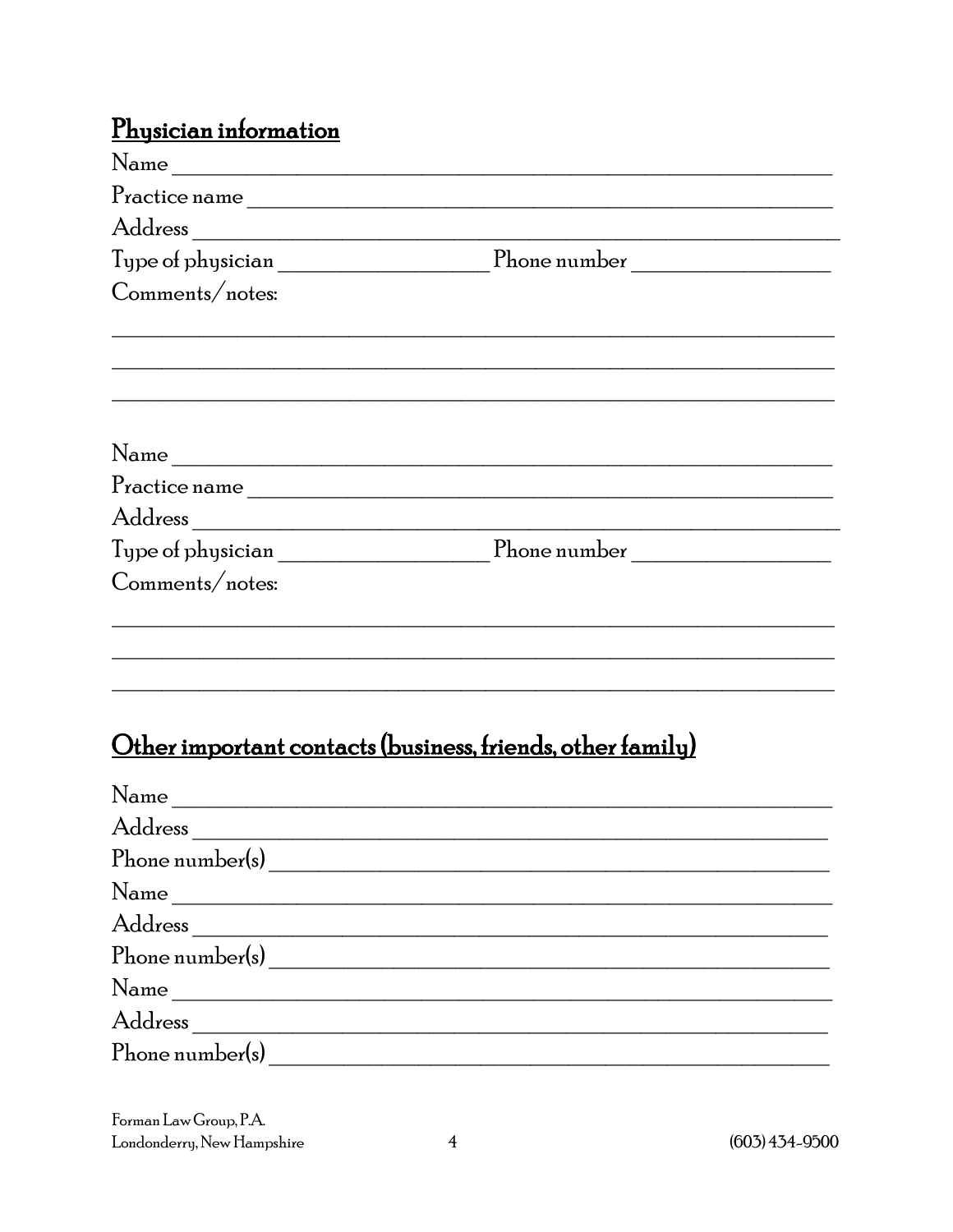|                                    | Unpaid Salary Or Commissions due from Employer (if applicable) |       |               |
|------------------------------------|----------------------------------------------------------------|-------|---------------|
| Name                               | Employee Number                                                | Value | Beneficiaries |
|                                    |                                                                |       |               |
| Contact Person                     | Notes:                                                         |       |               |
|                                    |                                                                |       |               |
|                                    |                                                                |       |               |
| Do you have a Pension?             |                                                                |       |               |
| Name on Policy                     | Employee Number                                                | Value | Beneficiaries |
|                                    |                                                                |       |               |
| Contact Person                     | Notes:                                                         |       |               |
|                                    |                                                                |       |               |
|                                    | Would there be any Profit Sharing balances?                    |       |               |
| Name                               | Employee Number                                                | Value | Beneficiaries |
|                                    |                                                                |       |               |
| Contact Person                     | Notes:                                                         |       |               |
|                                    |                                                                |       |               |
|                                    |                                                                |       |               |
|                                    | Would there be any incentive awards from employer?             |       |               |
|                                    | Would there be any Accrued Sick Days or Vacation pay?          |       |               |
| Would there be any Union Balances? |                                                                |       |               |
|                                    |                                                                |       |               |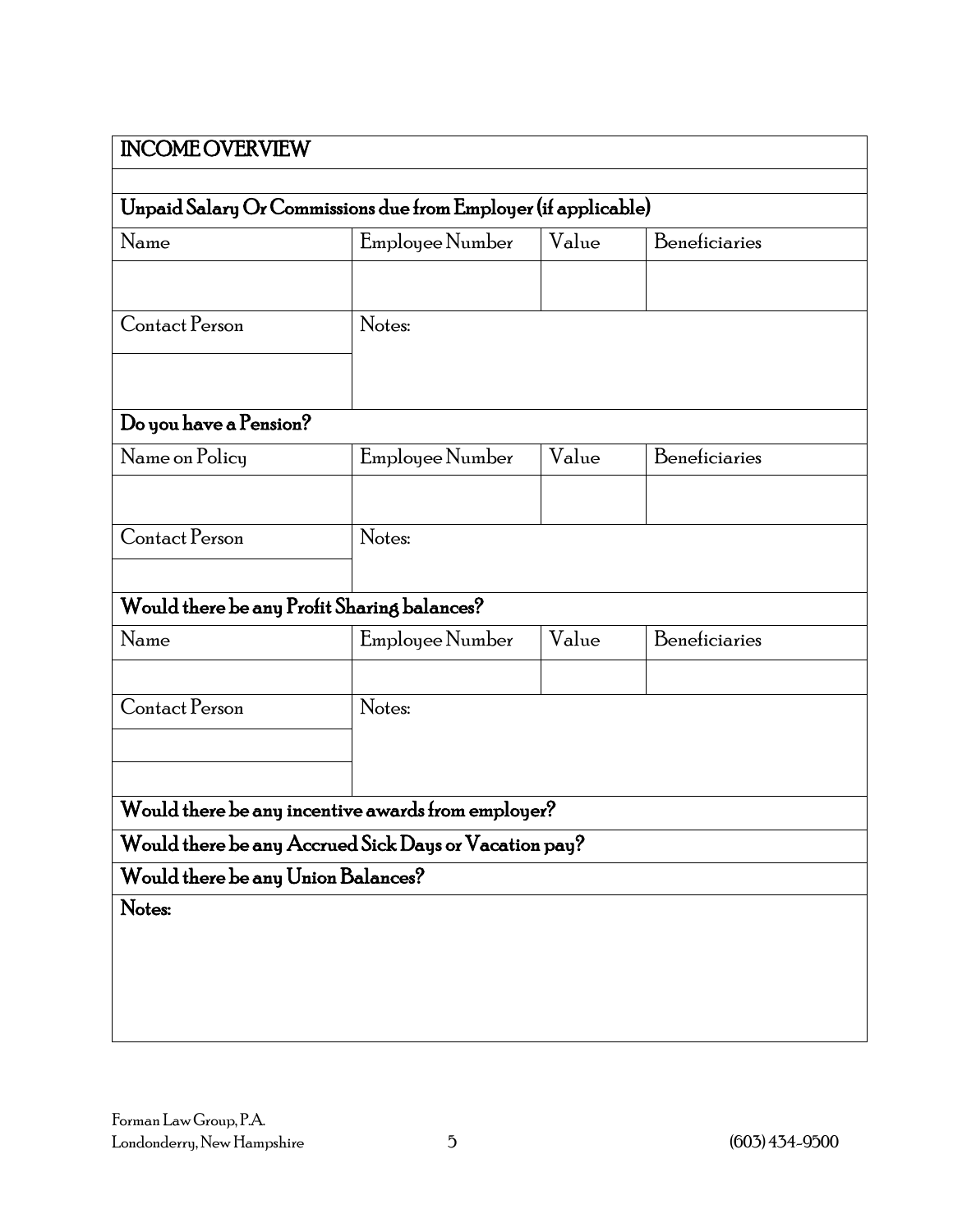| Social Security Income                                  |      |       |  |                   |                   |                       |
|---------------------------------------------------------|------|-------|--|-------------------|-------------------|-----------------------|
| From Deceased                                           |      | Name  |  | Social Security # |                   |                       |
|                                                         |      |       |  |                   |                   |                       |
| Other                                                   | Name |       |  |                   | Social Security # |                       |
|                                                         |      |       |  |                   |                   |                       |
|                                                         |      |       |  |                   |                   |                       |
| Notes:                                                  |      |       |  |                   |                   |                       |
|                                                         |      |       |  |                   |                   |                       |
|                                                         |      |       |  |                   |                   |                       |
| Income from a Trust                                     |      |       |  |                   |                   |                       |
| Name of Trust and                                       |      |       |  |                   |                   |                       |
| Trustee                                                 |      |       |  |                   |                   |                       |
| Do you have a copy                                      |      | Yes   |  |                   |                   |                       |
| to provide?                                             |      | No    |  |                   |                   |                       |
| Attorney                                                |      |       |  |                   |                   |                       |
| Information                                             |      |       |  |                   |                   |                       |
|                                                         |      |       |  |                   |                   |                       |
|                                                         |      |       |  |                   |                   |                       |
| Savings/Bank Accounts (circle one: joint or individual) |      |       |  |                   |                   |                       |
| Accounts                                                |      | Value |  | Phone Number      |                   | <b>Account Number</b> |
|                                                         |      |       |  |                   |                   |                       |
|                                                         |      |       |  |                   |                   |                       |
| Individual<br>Joint                                     |      |       |  |                   |                   |                       |
|                                                         |      |       |  |                   |                   |                       |
| Individual<br>Joint                                     |      |       |  |                   |                   |                       |
|                                                         |      |       |  |                   |                   |                       |
|                                                         |      |       |  |                   |                   |                       |
| Individual<br>Joint                                     |      |       |  |                   |                   |                       |
|                                                         |      |       |  |                   |                   |                       |
| Individual<br>Joint                                     |      |       |  |                   |                   |                       |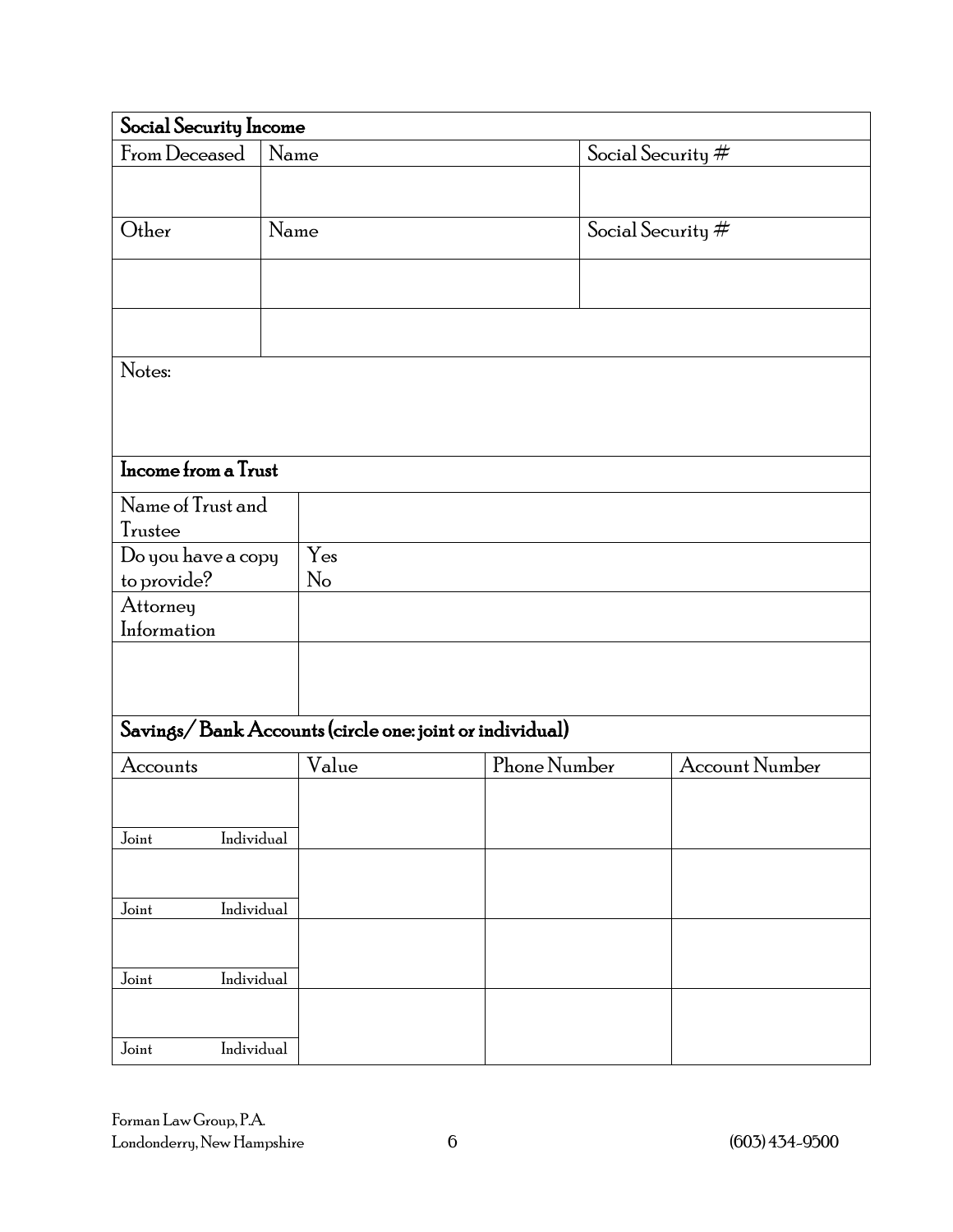#### Life Insurance information

|        | Amount ________________________________Beneficiary _____________________________ |  |
|--------|----------------------------------------------------------------------------------|--|
|        |                                                                                  |  |
|        |                                                                                  |  |
|        | Phone Number Policy Number                                                       |  |
| Amount | Beneficiary                                                                      |  |

## Loans, Charge Cards, Other debts

| ${\bf Payable}$<br>balance | Monthly payment | Owed to | $\rm{For}$ | Account<br>number |
|----------------------------|-----------------|---------|------------|-------------------|
|                            |                 |         |            |                   |
|                            |                 |         |            |                   |
|                            |                 |         |            |                   |
|                            |                 |         |            |                   |
|                            |                 |         |            |                   |
|                            |                 |         |            |                   |
|                            |                 |         |            |                   |
|                            |                 |         |            |                   |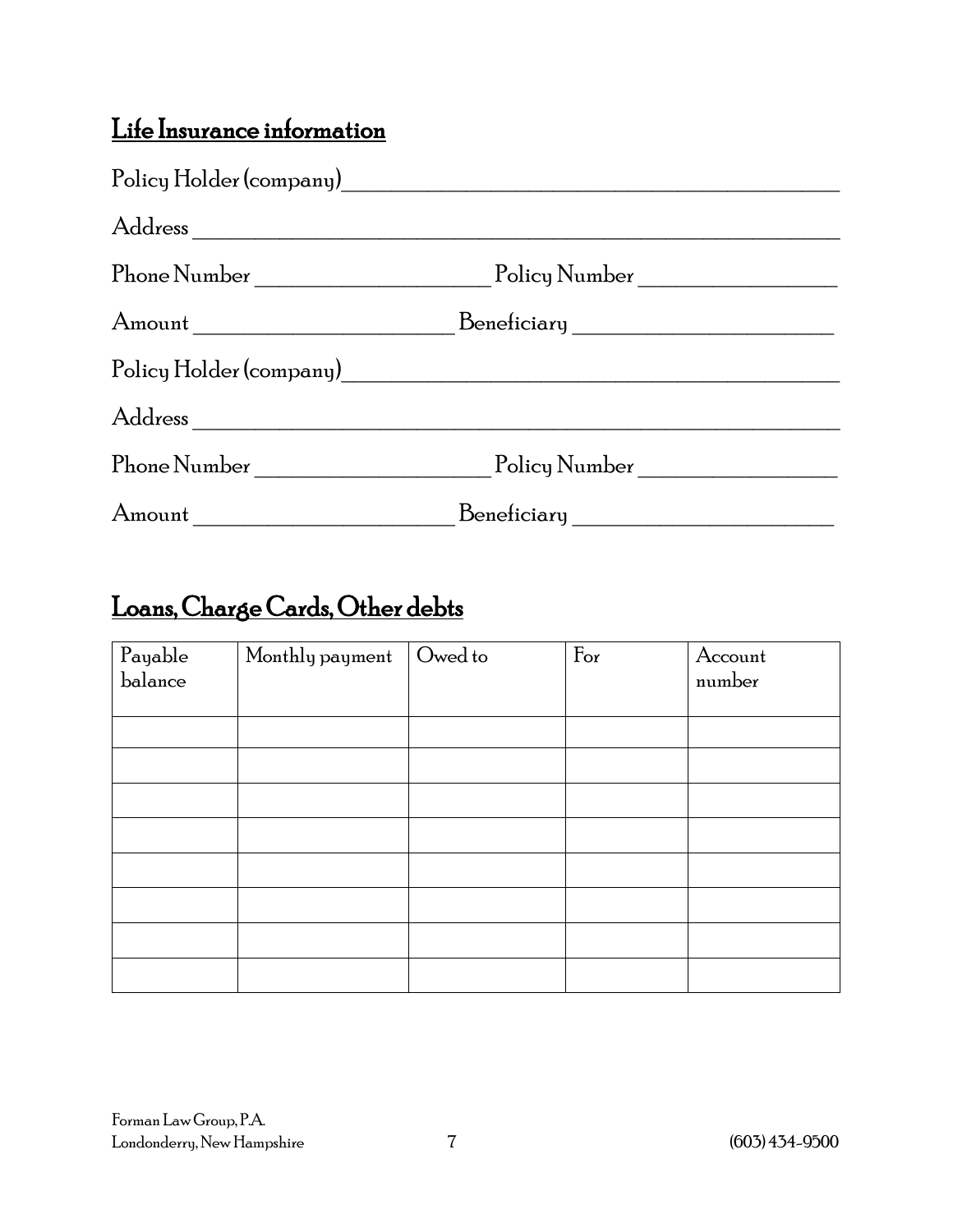## **INVESTMENTS**

| Qualified Assets: i.e. Annuities, IRA's, 401K's, |             |                   |        |                    |  |
|--------------------------------------------------|-------------|-------------------|--------|--------------------|--|
| Company                                          | Account $#$ | Phone             | Amount | Beneficiary        |  |
|                                                  |             |                   |        |                    |  |
| Special Instructions                             |             |                   |        |                    |  |
|                                                  |             |                   |        |                    |  |
|                                                  |             |                   |        |                    |  |
| Company                                          | Account #   | P <sub>hone</sub> | Amount | Beneficiary        |  |
|                                                  |             |                   |        |                    |  |
| Special Instructions                             |             |                   |        |                    |  |
|                                                  |             |                   |        |                    |  |
| Company                                          | Account $#$ | Phone             | Amount | Beneficiary        |  |
|                                                  |             |                   |        |                    |  |
| Special Instructions                             |             |                   |        |                    |  |
|                                                  |             |                   |        |                    |  |
|                                                  |             |                   |        |                    |  |
| Company                                          | Account $#$ | Phone             | Amount | Beneficiary        |  |
|                                                  |             |                   |        |                    |  |
| Special Instructions                             |             |                   |        |                    |  |
|                                                  |             |                   |        |                    |  |
|                                                  | Account #   |                   |        | Amount Beneficiary |  |
| Company                                          |             | ${\rm Phone}$     |        |                    |  |
| Special Instructions                             |             |                   |        |                    |  |
|                                                  |             |                   |        |                    |  |
|                                                  |             |                   |        |                    |  |
|                                                  |             |                   |        |                    |  |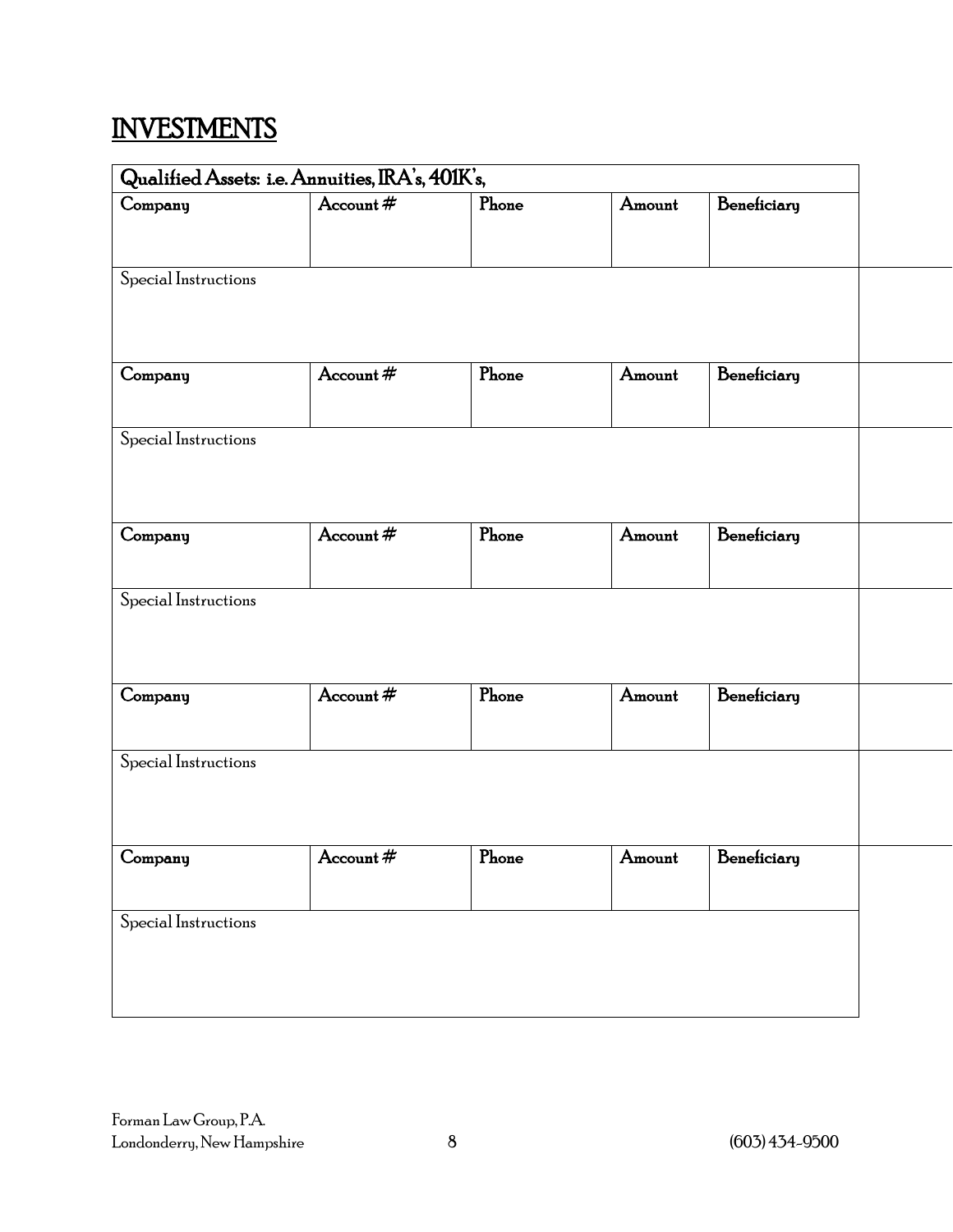| Health Care Information        |                                                          |  |
|--------------------------------|----------------------------------------------------------|--|
| Insurance Company              |                                                          |  |
| Policy Number                  |                                                          |  |
| Group Number                   |                                                          |  |
| family members?                | Will the company's health plan continue to cover         |  |
| the employee is deceased?      | Is there an option to convert to personal coverage after |  |
| Notes or Special Instructions: |                                                          |  |
|                                |                                                          |  |
|                                |                                                          |  |
| Health Care Information        |                                                          |  |
| Insurance Company              |                                                          |  |
| Policy Number                  |                                                          |  |
| Group Number                   |                                                          |  |
| family members?                | Will the company's health plan continue to cover         |  |
| the employee is deceased?      | Is there an option to convert to personal coverage after |  |
| Notes or Special Instructions: |                                                          |  |
|                                |                                                          |  |
|                                |                                                          |  |
|                                |                                                          |  |
|                                |                                                          |  |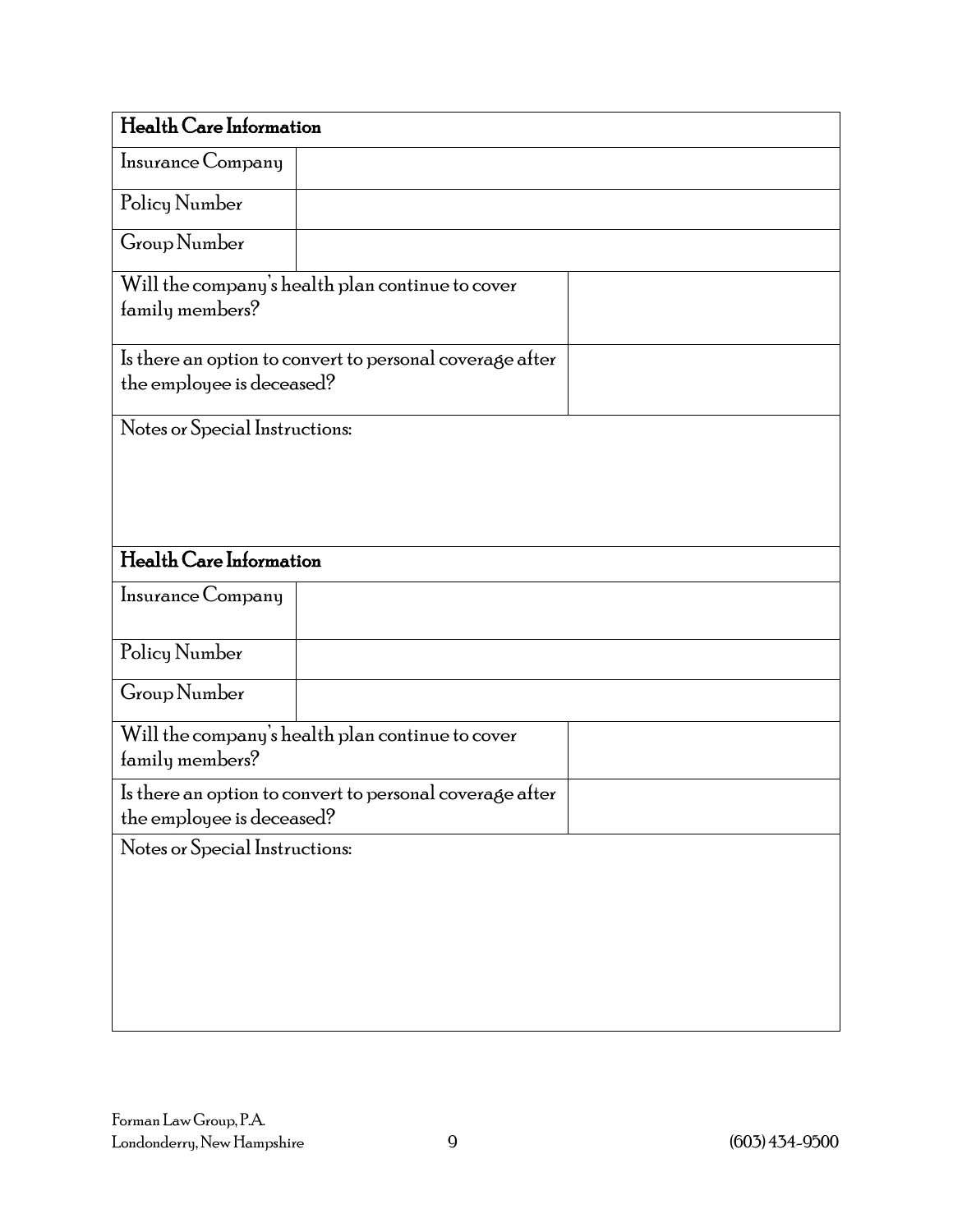## Continual Expenses

| Company | Account<br>Number | Payable<br>Balance/Monthly<br>payment | Instructions/Details |
|---------|-------------------|---------------------------------------|----------------------|
|         |                   |                                       |                      |
|         |                   |                                       |                      |
|         |                   |                                       |                      |
|         |                   |                                       |                      |
|         |                   |                                       |                      |
|         |                   |                                       |                      |
|         |                   |                                       |                      |

### Persons and Institutions to Be Notified of My Death

| $\overline{\text{Name}}$ | Relationship | Address | Phone |
|--------------------------|--------------|---------|-------|
|                          |              |         |       |
|                          |              |         |       |
|                          |              |         |       |
|                          |              |         |       |
|                          |              |         |       |
|                          |              |         |       |
|                          |              |         |       |
|                          |              |         |       |
|                          |              |         |       |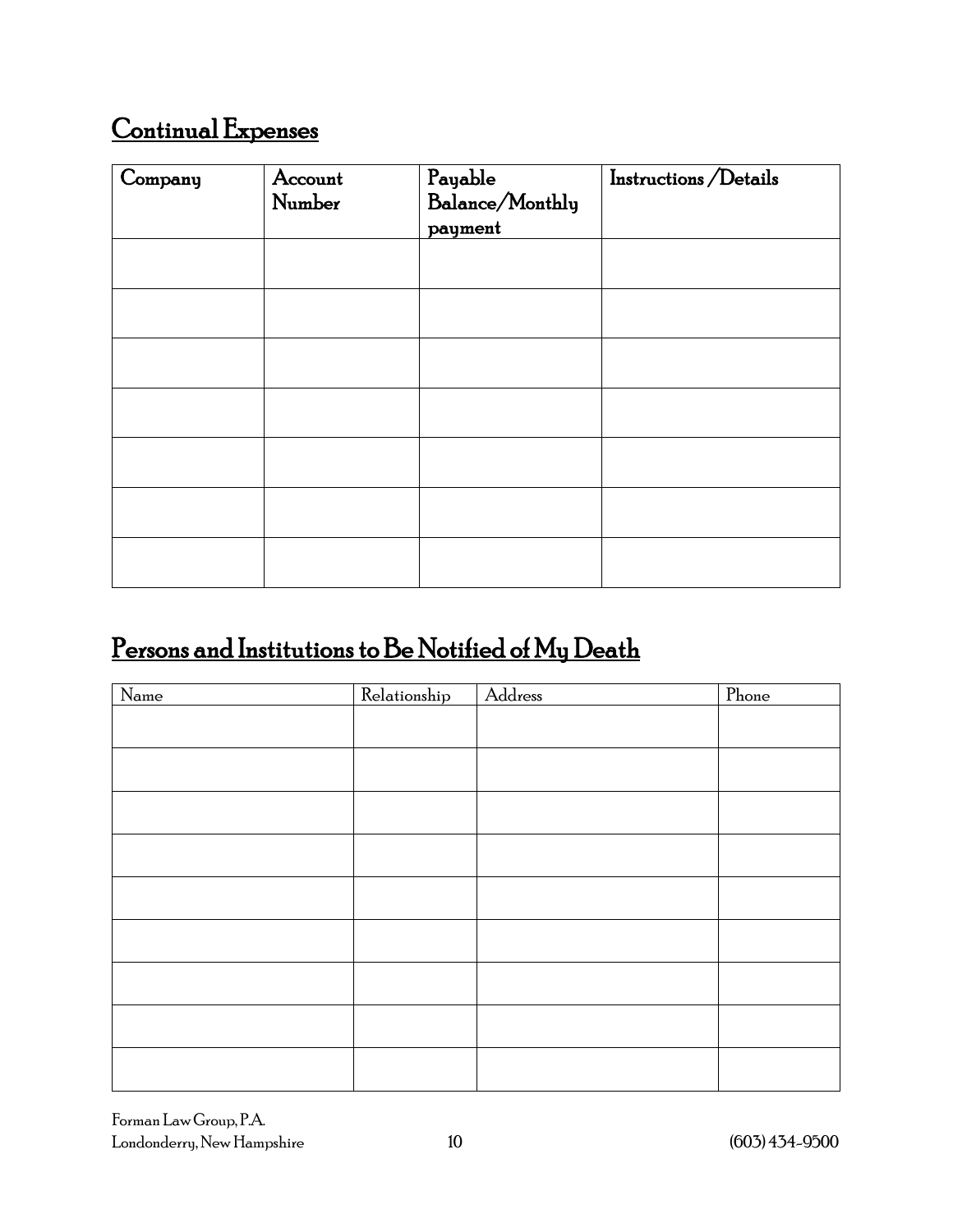# My Essential Documents Where can your loved ones find important legal documents?

|                          | Location of documents |
|--------------------------|-----------------------|
| Social Security Card     |                       |
| Original Estate          |                       |
| Documents: Final         |                       |
| Wills, trusts, etc.      |                       |
| <b>Birth Certificate</b> |                       |
|                          |                       |
| Marriage                 |                       |
| $\text{Certificate} /$   |                       |
| Divorce Decrees          |                       |
| Real Estate              |                       |
| Deeds/Homeowners         |                       |
| Insurance                |                       |
| paperwork                |                       |
| Living Will              |                       |
| Organ/Tissue Donor       |                       |
| Information              |                       |
| Durable Power of         |                       |
| Attorney (Financial)     |                       |
| Military Papers          |                       |
|                          |                       |
| Tax Records/             |                       |
| Documents                |                       |
|                          |                       |
| Membership Cards         |                       |
|                          |                       |
| Automobile               |                       |
| Registration and         |                       |
| Insurance Papers         |                       |
|                          |                       |
| Banking Records          |                       |
|                          |                       |
| Other:                   |                       |
|                          |                       |

Location of documents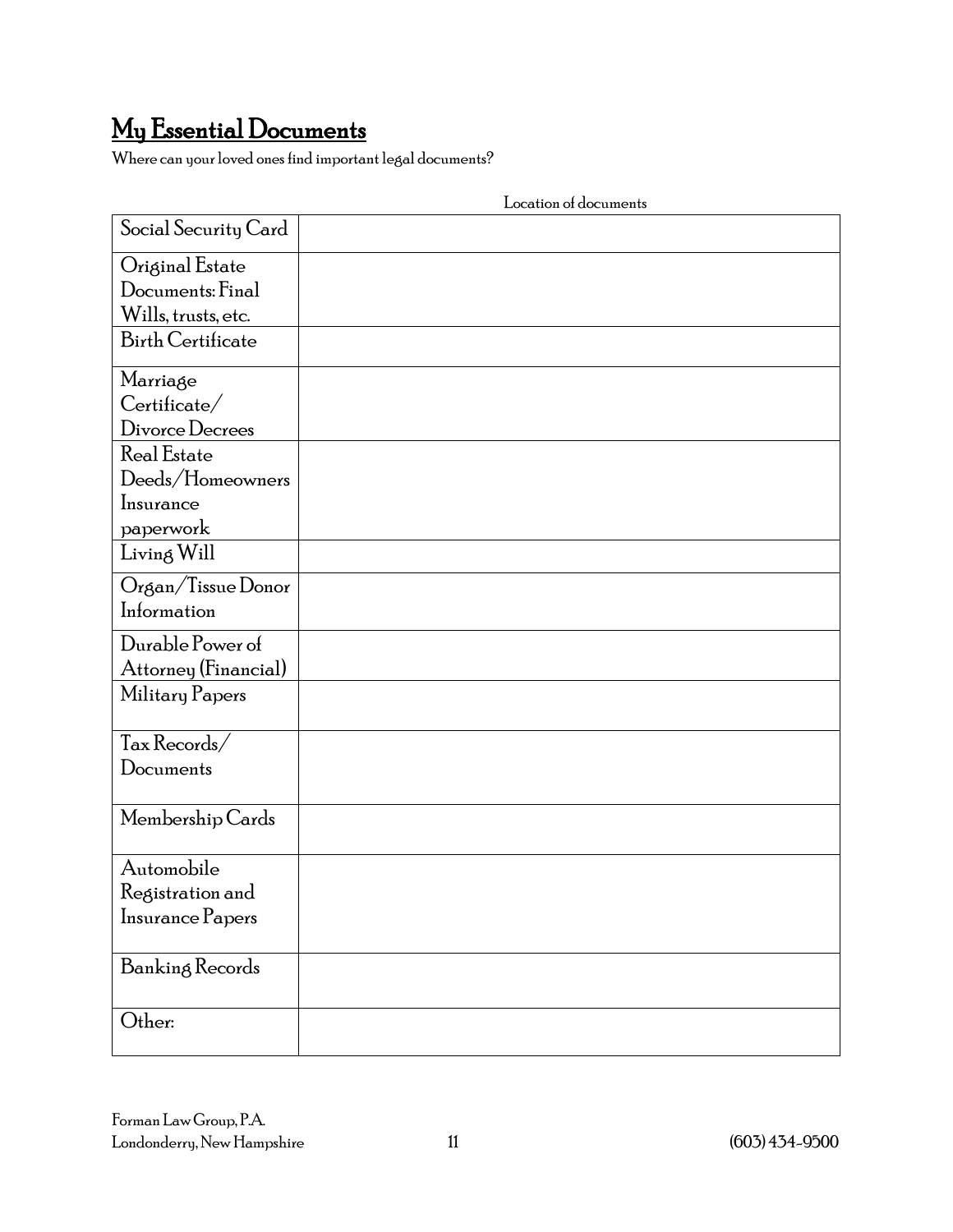# Final Arrangements

| Typical Questions/Arrangements                                               |                  |
|------------------------------------------------------------------------------|------------------|
| Funeral Service, Memorial Service or both?                                   |                  |
| Where do you want your service?                                              |                  |
| Open or Closed Casket?                                                       |                  |
| Describe the service you would like. (Elaborate,<br>simple, religious, etc.) |                  |
| Pall Bearers?                                                                | 1.               |
|                                                                              | 2.               |
|                                                                              | 3.               |
|                                                                              | $\overline{4}$ . |
|                                                                              |                  |
|                                                                              | 5.               |
| Officiant?                                                                   | 6.               |
| Speakers?                                                                    |                  |
| Flowers?                                                                     |                  |
| Donations in lieu of flowers? What organization?                             |                  |
| Dollar Guidance?                                                             |                  |
| Any Expenses Prepaid?                                                        |                  |
| Donate my body for anatomical study?                                         |                  |
| Burial, cremation or entombment?                                             |                  |
| Where?                                                                       |                  |
| With Spouse?                                                                 |                  |
| Tombstone, grave marker?                                                     |                  |
| Any expenses prepaid?                                                        |                  |
| Music?                                                                       |                  |
| Special readings?                                                            |                  |
| Lodge/fraternal associations?                                                |                  |
| Military remembrances?                                                       |                  |
| Have you drafted an obituary?                                                |                  |
|                                                                              |                  |